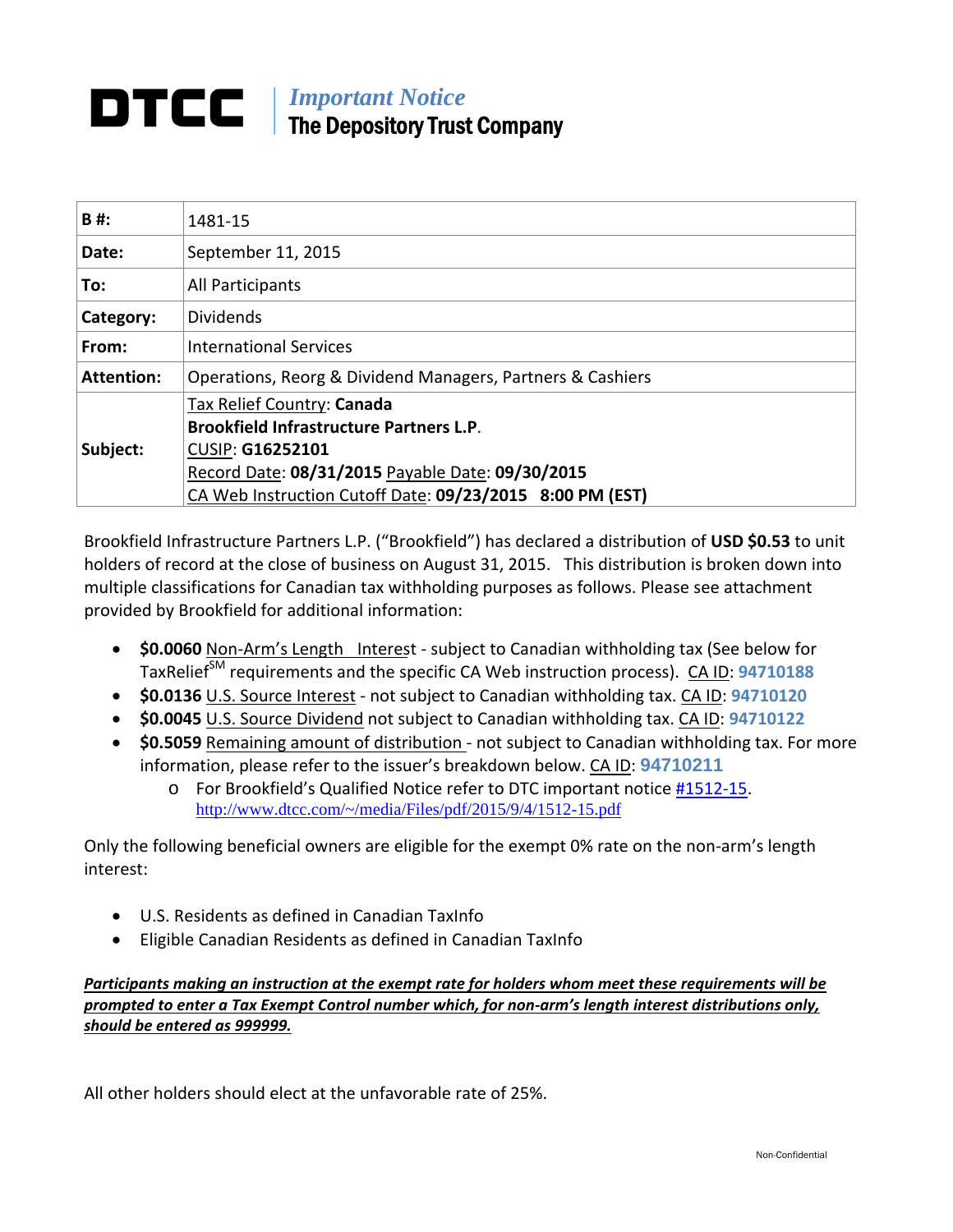#### By electing the Exempt 0% tax rate the Participant of DTC agrees to the Legal Conditions for the Use *of DTC TaxReliefsm section of Canadian TaxInfo*.

#### **1. U.S. Residents – Please refer to Canadian TaxInfo for a complete definition**

For Canadian tax purposes, treaty benefits are only available to residents of the U.S. as defined in the Canada – U.S. Treaty. In general, a U.S. resident includes any person who, under U.S. domestic tax law, is subject to income tax in the United States by reason of domicile, residence, place of management, place of incorporation or any other similar criteria. Canada – U.S. Treaty benefits are available to an estate or trust, only to the extent that the income derived by such estate or trust is subject to income tax in the United States either in its own right or that of its beneficiaries. In some circumstances, a U.S. resident may not be entitled to claim treaty benefits by virtue of the application of the Limitation on Benefits (LOB) article in the Canada – U.S. Treaty. Refer to Limitation on Benefits for more information.

#### **2. Eligible Canadian Residents**

"Eligible Canadian Residents" are defined as follows for DTC purposes:

- a) Beneficial owners of securities maintained in the DTC account of a "registered Canadian Participant" where a "registered Canadian Participant" is (a) a DTC Participant or (b) a downstream financial intermediary holding securities in the account of a DTC Participant; which has directed the required Memorandum of Understanding to Canada Revenue Agency and has received a valid CRA identification number from the CRA, without regard to the residence of the beneficial owners of those securities, or,
- b) Registered Canadian pension plans that have valid CRA identification numbers issued by the Canada Revenue Agency.
- c) Canadian registered charities that are listed on the CRA website and for whom the charity status on that site indicates "registered" can use "CRC001". This listing should be checked prior to every dividend payment. http://www.cra‐arc.gc.ca/chrts‐ gvng/lstngs/menu‐eng.html

#### **THE DIVIDEND POSITION AND ALLOCATION HISTORY OPTION, ACCESSED VIA CA WEB, SHOULD BE USED TO CONFIRM YOUR RECORD DATE POSITION HISTORY.**

Participants not responding to the above option by 8:00 P.M New York time on **09/23/2015**, will receive the non-arm's length interest payment at the unfavorable rate (less 25% Canadian nonresident tax withholding – default option)**.** 

If there are any questions regarding this Important Notice or the processing of related instructions via CA Web, participants should contact DTCC's Customer Service Center at (888) 382‐2721.

Important Legal Information: The Depository Trust Company ("DTC") does not represent or warrant the accuracy, adequacy, timeliness, completeness or fitness for any particular purpose of the information contained in this communication, which is based in part on information obtained from third parties and not independently verified by DTC and which is provided as is. The information contained in this communication is not intended to be a substitute for obtaining tax advice from an appropriate professional advisor. In providing this communication, DTC shall not be liable for (1) any loss resulting directly or indirectly from mistakes, errors, omissions, interruptions, delays or defects in such communication, unless caused directly by gross negligence or willful misconduct on the part of DTC, and (2) any special, consequential, exemplary, incidental or punitive *damages.*

To ensure compliance with Internal Revenue Service Circular 230, you are hereby notified that: (a) any discussion of federal tax issues contained or referred to herein is not intended or written to be used, and cannot be used, for the purpose of avoiding penalties that may be imposed under the Internal Revenue Code; and (b) as a matter of policy, DTC does not provide tax, legal or accounting advice and accordingly, you should consult your own tax, legal and accounting advisor before engaging in any transaction.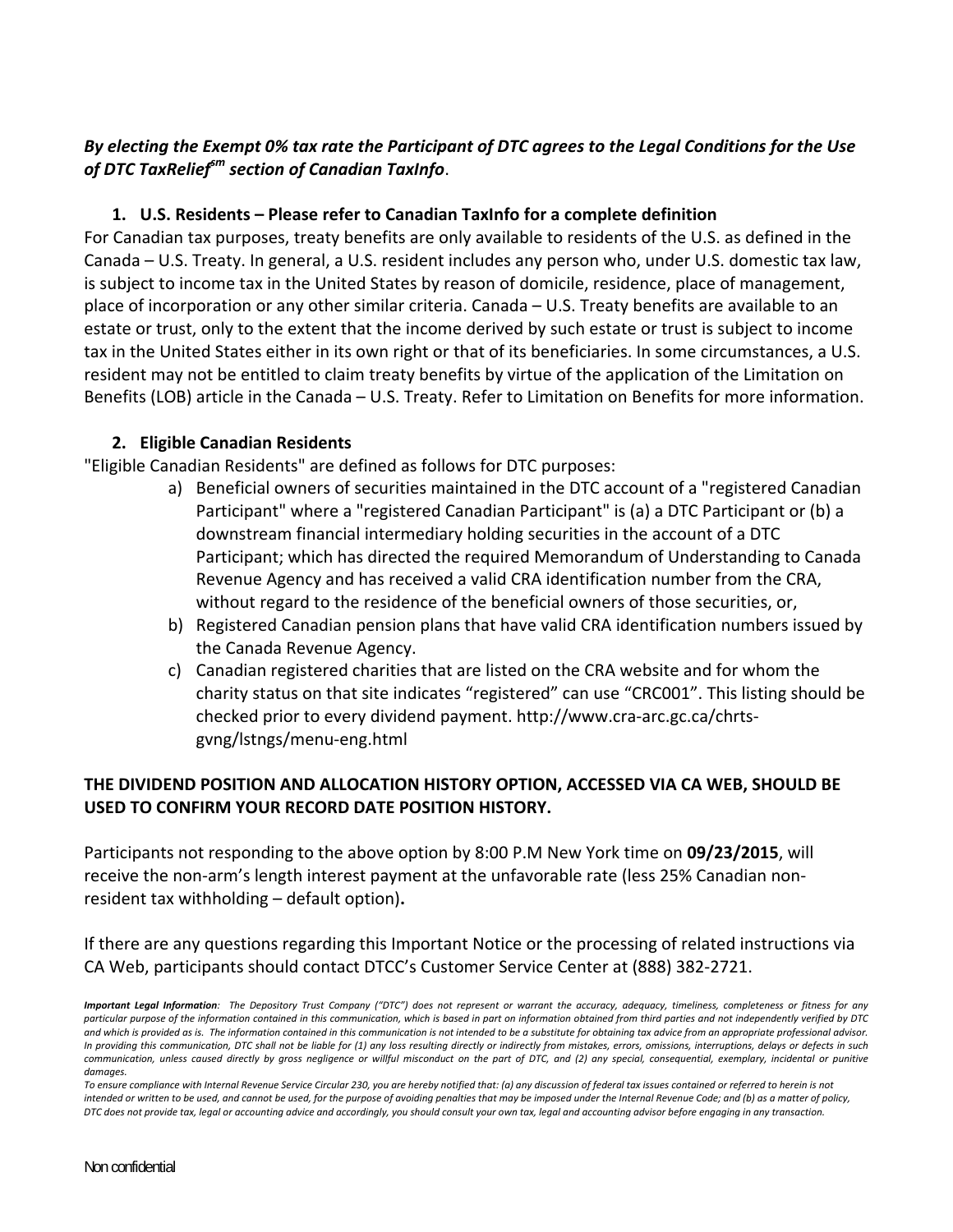# Brookfield Infrastructure Partners L.P. ("BIP") Distribution Matrix For Canadian<sup>,</sup> WHT Purposes  **Brookfield Infrastructure Partners L.P. ("BIP") Distribution Matrix For Canadian**1 **WHT Purposes**  2015 Regular LP Units Distributions<br>Tax Identification Number NFF 723528<br>CUSIP: G16252101 **2015 Regular LP Units Distributions**  Tax Identification Number NRF 723528 CUSIP: G16252101

## Amounts in US\$ **Amounts in US\$**

| Record date  |                              |                           | Feb 27, 15   May 29, 15   | Aug 31, 15                |                           |              |                     |                        |  |
|--------------|------------------------------|---------------------------|---------------------------|---------------------------|---------------------------|--------------|---------------------|------------------------|--|
| Payment date |                              | Mar 31, 15                | Jun 30, 15                | Sept 30, 15               |                           |              | Holders             |                        |  |
| Sourcing     | Type                         |                           |                           |                           |                           | Canadian     | <b>Von-Canadian</b> | Non-Canadian           |  |
|              |                              | Amount<br>(US\$)<br>In Q1 | Amount<br>(US\$)<br>In Q2 | Amount<br>(US\$)<br>In C3 | Amount<br>(US\$)<br>In C4 | resident     | resident            | resident               |  |
|              |                              |                           |                           |                           |                           |              | uncertified         | <b>NR301 Certified</b> |  |
| Canadian     | Interest <sup>2</sup>        | \$0.0079                  | \$0.0054                  | \$0.0060                  |                           | °°,          | 25%                 | 25% or treaty          |  |
|              |                              |                           |                           |                           |                           | No reporting | No reporting        | No reporting           |  |
|              | Dividend                     | $\frac{0}{9}$             | \$0.0                     | \$0.0                     |                           | 0%           | 25%                 | 25% or treaty          |  |
|              |                              |                           |                           |                           |                           | No reporting | No reporting        | No reporting           |  |
|              | Return of capital            | \$0.0                     | \$0.0                     | \$0.0                     |                           | $\delta$     | 86                  | ಠಿಂ                    |  |
|              |                              |                           |                           |                           |                           | No reporting | No reporting        | No reporting           |  |
|              |                              |                           |                           |                           |                           |              |                     |                        |  |
| Non-Canadian | <b>Character Unspecified</b> | \$0.1530                  | \$0.1915                  | \$0.5228                  |                           | n/a          | n/a                 | n/a                    |  |
|              | Return of capital            | \$0.4826                  | \$0.4383                  | \$0.0949                  |                           | n/a          | n/a                 | n/a                    |  |
|              | <b>Others</b>                | (\$0.1135)                | (\$0.1052)                | $($ \$0.0937)             |                           | n/a          | n/a                 | n/a                    |  |
|              |                              | \$0.53                    | \$0.53                    | \$0.53                    |                           |              |                     |                        |  |
|              |                              |                           |                           |                           |                           |              |                     |                        |  |

' The character composition of BIP's Distributions for U.S. tax purposes may be different than for Canadian withholding tax purposes. Some or all of BIP's distributions may be subject to U.S. Non-Resident Withholding Tax additon to Canadian withholding tax. For U.S. withholding tax information please see the schedule "Brookfield Infrastructure Partners L.P. ("BIP") Distribution Matrix for U.S. WHT Purposes" for the relevant period.<br>\* The i The character composition of BIP's Distributions for U.S. tax purposes may be different than for Canadian withholding tax purposes. Some or all of BIP's distributions may be subject to U.S. Non-Resident Withholding Tax and holder that is NR301 certified should be entitled to a 0% rate of withholding tax on interest.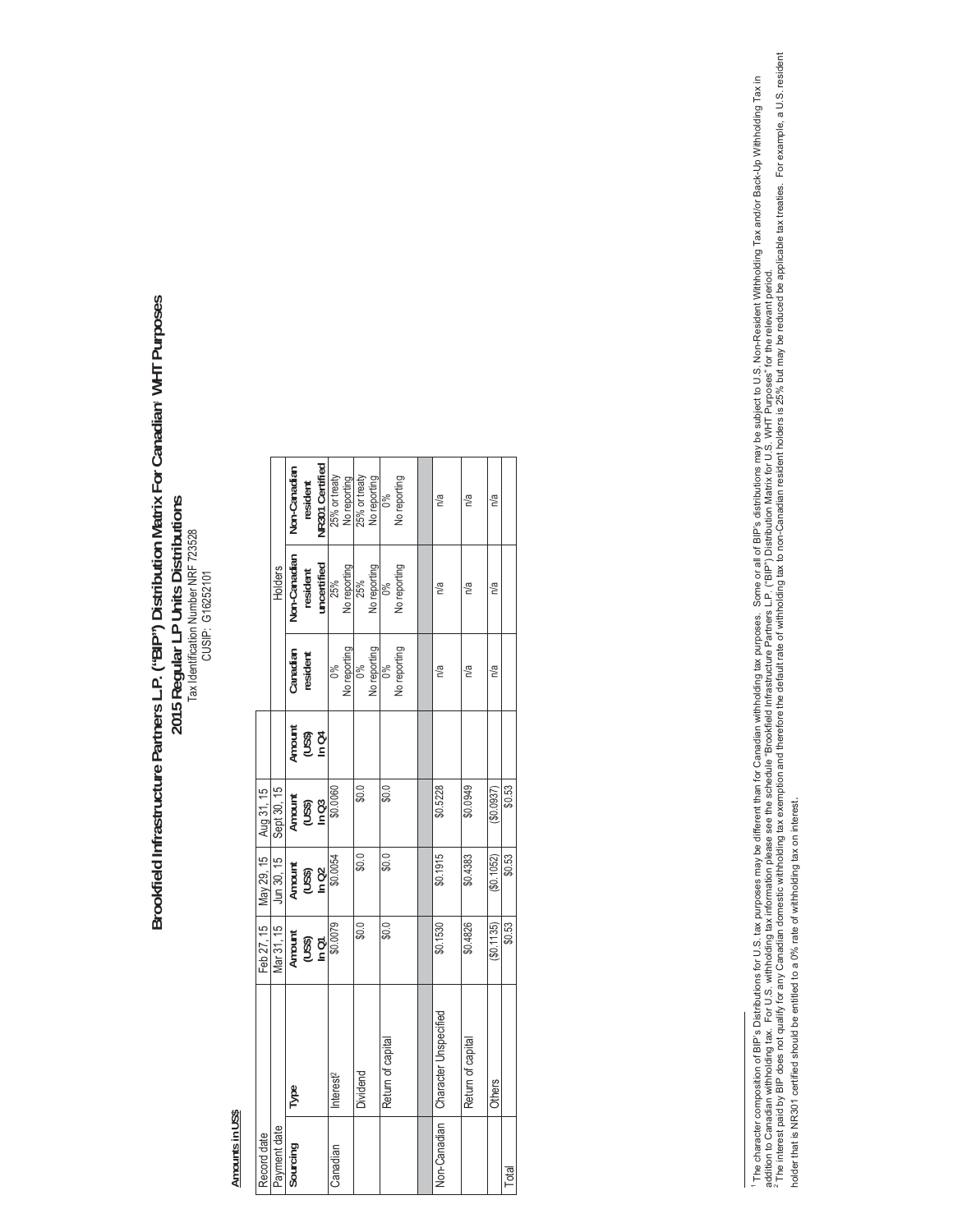Brookfield Infrastructure Partners L.P. ("BIP") Distribution Matrix For U.S.<sup>3</sup> WHT Purposes<br>2015 Regular LP Distributions<br>Tax Identification Number 98-0330282 **Brookfield Infrastructure Partners L.P. ("BIP") Distribution Matrix For U.S.3 WHT Purposes 2015 Regular LP Distributions**  Tax Identification Number 98-0330282 CUSIP: G16252101

> Amounts in US\$ **Amounts in US\$**

| Record date  |                            | Feb 27, 15          | $\blacksquare$ May 29, 15 | Aug 31, 15                |        |                             |                    |               | Withholding Tax Rate (NRA or BUW) /Reporting Form |                     |                |                    |                               |
|--------------|----------------------------|---------------------|---------------------------|---------------------------|--------|-----------------------------|--------------------|---------------|---------------------------------------------------|---------------------|----------------|--------------------|-------------------------------|
| Payment date |                            | Mar 31, 15          | Jun 30, 15                | Sept 30, 15               |        |                             | Individual holders |               |                                                   |                     | Entity holders |                    |                               |
| Sourcing     | Type                       | Amount              | Amount                    |                           | Amount | Uncertified                 | W-9 certified      | W-8BEN        | Uncertified-                                      | W-9 certified       | W-9 certified  | I<br>Uncertified   | W-8BEN                        |
|              |                            | <b>LDUI</b><br>OSSD | $2040$<br>$\frac{1}{2}$   | Amount<br>(US\$)<br>In Q3 | (USS)  | (regardless<br>of domicile) |                    | certified     | U.S. indicia                                      | $-$ non             | - exempt       | foreign<br>indicia | certified                     |
|              |                            |                     |                           |                           | In Q4  |                             |                    |               |                                                   | recipient<br>exempt | recipient      |                    |                               |
| S.N          | Interest - non Portfolio,  | \$0.0               | \$0.0                     | \$0.0                     |        | 28% BUW                     | $0\%$              | 30% or treaty | 28% BUW                                           | 0%                  | $0\%$          | 30% max. NRA       | 30% or treaty                 |
|              | non bank deposit interest  |                     |                           |                           |        | 1099-INT                    | 1099-INT           | NRA-1042-S    | 1099-INT                                          | TM-6601             | No reporting   | $-1042-5$          | NRA-1042-S                    |
|              | Interest – Portfolio, bank | \$0.0140            | \$0.0148                  | \$0.0136                  |        | 28% BUW                     | 0%                 | $0\%$         | 28% BUW                                           | $0\%$               | $0\%$          | 30% max. NRA       | 0%                            |
|              | deposit interest           |                     |                           |                           |        | 1099-INT                    | TMI-6601           | 1042-S        | 1099-INT                                          | 1099-INT            | No reporting   | $-1042-5$          | 1042-S                        |
|              | Dividend                   | \$0.008             | \$0.0                     | \$0.0045                  |        | 28% BUW-                    | $0\%$              | 30% or treaty | 28% BUW-                                          | $\frac{90}{60}$     | $0\%$          | 30% max. NRA       | 30% or treaty<br>NRA - 1042-S |
|              |                            |                     |                           |                           |        | 1099-DIV                    | 1099-DIV           | NRA - 1042-S  | 1099-DIV                                          | 1099-DIV            | No reporting   | $-1042-5$          |                               |
|              | Other income               | \$0.0               | \$0.0                     | 0.0                       |        | - MNB %82                   | $0\%$              | 30% or treaty | - MUB % 82                                        | $\frac{6}{6}$       | O%             | 30% max. NRA       | 30% or treaty                 |
|              |                            |                     |                           |                           |        | 1099-MISC                   | 1099-MISC          | NRA - 1042-S  | 1099-MISC                                         | 1099-MISC           | No reporting   | $-1042-5$          | NRA - 1042-S                  |
|              | Retum of capital           | $\frac{6}{2}$       | \$0.0                     | \$0.0                     |        | ŏ°                          | $\frac{6}{6}$      | $\frac{6}{6}$ | 0%                                                | $\frac{6}{6}$       | $0\%$          | $\frac{6}{6}$      | $\frac{6}{6}$                 |
|              |                            |                     |                           |                           |        | No reporting                | No reporting       | No reporting  | No reporting                                      | No reporting        | No reporting   | No reporting       | No reporting                  |
|              |                            |                     |                           |                           |        |                             |                    |               |                                                   |                     |                |                    |                               |
| Non-U.S.     | Interest - non Portfolio,  | \$0.0079            | \$0.0456                  | \$0.0535                  |        | 28% BUW                     | $0\%$              | $0\%$         | 28% BUW-                                          | 1099-INT            | $0\%$          | 28% BUW            | $\delta^{\circ}$              |
|              | non bank deposit interest  |                     |                           |                           |        | 1099-INT                    | TM-6601            | No reporting  | 1099-INT                                          |                     | No reporting   | TM-6601            | No reporting                  |
|              | Interest - Portfolio, bank | \$0.0               | \$0.0                     | \$0.0                     |        | 28% BUW-                    | $0\%$              | $0\%$         | $28%$ BUW $-$                                     | TM-6601             | $0\%$          | $28\%$ BUW $-$     | $\%0$                         |
|              | deposit interest           |                     |                           |                           |        | <b>TM-660L</b>              | 1099-INT           | No reporting  | <b>TNI-6601</b>                                   |                     | No reporting   | TM-6601            | No reporting                  |
|              | Dividend                   | \$0.6852            | \$0.5801                  | \$0.5599                  |        | 28% BUW                     | $0\%$              | $0\%$         | $28%$ BUW $-$                                     | 1099-DIV            | $0\%$          | - MNB%82           | $0\%$                         |
|              |                            |                     |                           |                           |        | $1099 - DIV$                | 1099-DIV           | No reporting  | 1099-DIV                                          |                     | No reporting   | 1099-DIV           | No reporting                  |
|              | Other income               | \$0.0               | \$0.0                     | 0.08                      |        | $-$ MNB % 82                | $0\%$              | 0%            | - MUB %82                                         | 1099-MISC           | 0%             | - MNB %82          | $0\%$                         |
|              |                            |                     |                           |                           |        | 1099-MISC                   | 1099-MISC          | No reporting  | 1099-MISC                                         |                     | No reporting   | 1099-MISC          | No reporting                  |
|              | Retum of capital           | \$0.021             | \$0.0048                  | \$0.0                     |        | $0\%$                       | $\frac{6}{6}$      | $0\%$         | $0\%$                                             | $\frac{6}{6}$       | $0\%$          | $0\%$              | $0\%$                         |
|              |                            |                     |                           |                           |        | No reporting                | No reporting       | No reporting  | No reporting                                      | No reporting        | No reporting   | No reporting       | No reporting                  |
|              | Other                      | \$0.2061]           | (\$0.1153)                | $($ \$0.1015)             |        | $0\%$                       | $0\%$              |               | $0\%$                                             | $\%0$               |                |                    | $\%0$                         |
|              |                            |                     |                           |                           |        | No reporting                | No reporting       | No reporting  | No reporting                                      | No reporting        | No reporting   | No reporting       | No reporting                  |
| Total        |                            | \$0.53              | \$0.53                    | \$0.53                    |        |                             |                    |               |                                                   |                     |                |                    |                               |
|              |                            |                     |                           |                           |        |                             |                    |               |                                                   |                     |                |                    |                               |

<sup>&</sup>lt;sup>3</sup> The character composition of BIP's Distributions for Canadian tax purposes may be different than for U.S. withholding tax purposes. Some or all of BIP's distributions may be subject to Canadian withholding tax. Inon-R <sup>3</sup> The character composition of BIP's Distributions for Canadian tax purposes may be different than for U.S. withholding tax purposes. Some or all of BIP's distributions may be subject to Canadian withholding tax in addit and/or Back-Up Withholding Tax. For Canadian withholding tax information please see the schedule "Brookfield Infrastructure Partners L.P. ("BIP") Distribution Matrix for Canadian WHT Purposes" for the relevant period.